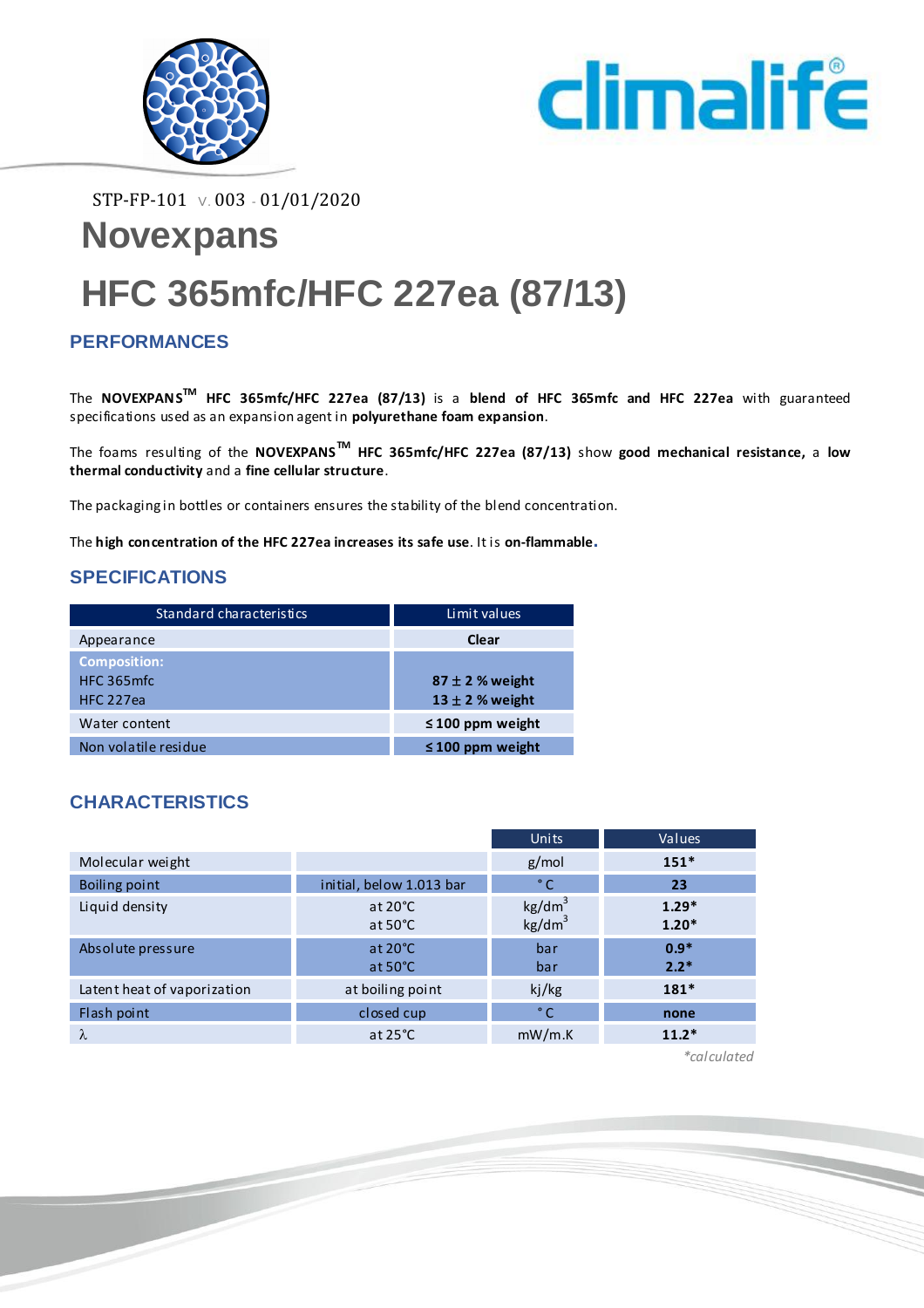



**Novexpans HFC 365mfc/HFC227ea (87/13)**

#### **PACKAGING**

|                                | <b>Drum</b> | Container |
|--------------------------------|-------------|-----------|
| Capacity (liter)               | 217         | 930       |
| Tare (kg)                      | 22          | 460       |
| Load (kg)                      | 240         | 1000      |
| Diameter (mm)                  | 585         | 860       |
| Height (mm)                    | 880         | 2330      |
| Outflow external diameter (mm) | 3/4" & 2"   | 26.1      |
| Tap: right pitch (mm)          | $---$       | 1.814     |
| Test pressure (bar)            |             | 33        |

- Packaging technical characteristics available upon request to the commercial department.
- Feasibility of filling packaging of the customers if they are in conformity with the legislation.
- Contact us for any other specific packaging.

#### **STORAGE AND SHELF LIFE**

#### **Precautions for handling and storage:**

**French plants are controlled by the regulation of listed Establishments and have to comply with it** *(or with the local legislation).*

- All packaging will be stored in a dry, well-ventilated, easily accessible place, sheltered from sunlight and bad weather, away from any ignition source.
- It is recommended to store all packaging either in a specific place or isolated and sheltered by a fence.
- All packaging and piping will be grounded to discharge static electricity.
- Leak detectors, put at ground level, will be connected to an audible alarm, which will trigger in the event of leaks.
- The whole equipment will be tested with an appropriate leak detector before use.
- Material and electrical equipment in an explosive atmosphere will comply with the regulations *(grounding, equipotential bonding, ATEX material).*

**Climalife can study the set up and assembling of your storage tanks, piping, and pumps, according to the prevailing regulations.**

**Shelf life: unlimited** *(if appropriate storage conditions).*